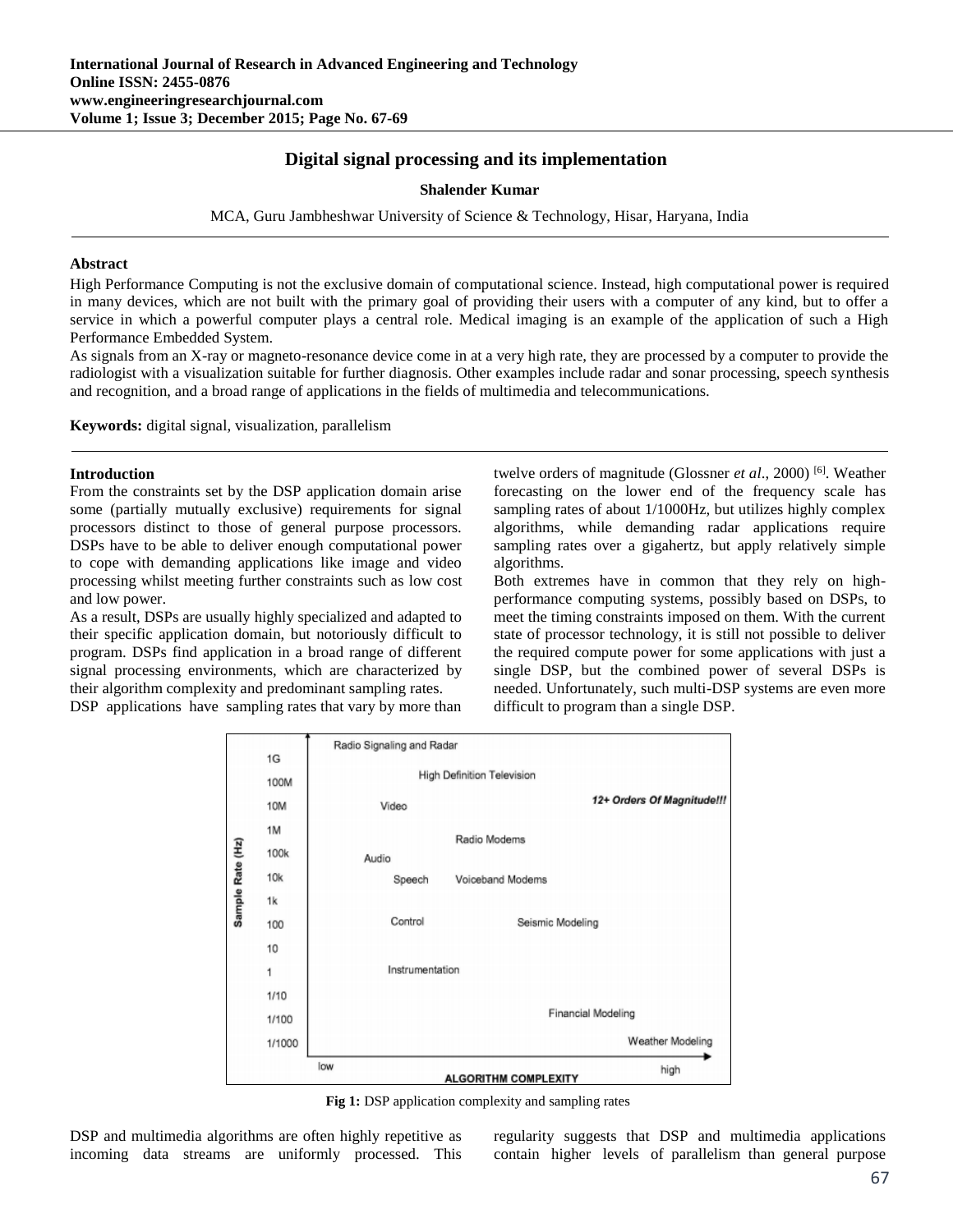applications, possibly at different granularities.

Figure 1 shows the inherent parallelism of three classes of workloads (general purpose, DSP, video). DSP and video codes contain larger amounts of exploitable parallelism than general purpose codes, with video codes containing the most parallelism. This fact not only simplifies the work of automatically parallelizing compilers, but more importantly it provides the basis for larger performance benefits according to Amdahl's Law.

While general purpose codes can only experience theoretical speedups of up to 10 due to parallel execution, DSP and multimedia codes are subject to more than an order of magnitude higher performance improvements. In the past, DSP software was mainly composed of small kernels and software development in assembly language was acceptable. Similar to other fields of computing, code complexity in the DSP area began to increase and application development using high-level languages such as C became the norm. (Abdelrahman *et al*., 2014) [1]

Recent DSP applications require ten thousand or more lines of C code. Problems exploiting the parallelism in DSP codes arise from this use of C as the dominating high-level language for DSP programming. C is particularly difficult to analyze due to the large degrees of freedom given to the programmer.

Even worse, C permits a low-level, hardware-oriented programming style that is frequently used by embedded systems programmers to manually tune their codes for better performance. Without accurate analyses, however, success in detection and exploitation of program parallelism is very limited. Against this background, optimizing as well as parallelizing compilers must find a way to cope with idiosyncracies of the C programming language and the predominant programming style in order to be successful.

### **Digital signal processing**

Limitations of analogue signal processing operations and the rapid progress made in the field of Very Large Scale Integration (VLSI) led to the development of techniques for Digital Signal Processing (DSP). To enable DSP, an analogue signal is sampled at regular intervals and each of the sample values is represented as a binary number, which is then further processed by a digital computer (often in the form of a specialised Digital Signal Processor (DSP). (Anderson *et al*.  $2013$ <sup>[2]</sup>

In general, the following sequence of operations is commonly found in DSP systems (Mulgrew *et al*., 1999) [8]:

- Sampling and Analogue-to-Digital (A/D) conversion.
- Mathematical processing of the digital information data stream.
- Digital-to-Analogue  $(D/A)$  conversion and filtering.

From a compiler writer's point of view, it is not necessary to understand how these algorithms work. However, it is important to know and to understand the characteristics of the algorithms and their concrete implementations. These are the inputs supplied to a compiler, and affect the ability of the compiler to generate efficient code.

The high frequency at which multiply-accumulate operations are found in many DSP algorithms has led to the integration of highly efficient Multiply-Accumulate (MAC) instructions in the instruction set of almost all DSPs. (Andreyev *et al*. 2012) [3]

MAC operations typically take two operands and accumulate

the result of their multiplication in a dedicated processor register. Thereby, sums of products can be implemented using very few, fast instructions. Further improvements come from Zero-overhead loops (ZOLs). A loop counter can be initialized to a constant value which then determines how often the following loop body is executed.

This eliminates the need for potentially stalling conditional branches in the implementation of loops with fixed iteration counts. Streaming data as the main domain of DSP shows very little temporal locality. This and the real-time guarantees required from many DSP systems make data caches unfavorable.

Instead, fast and deterministic on-chip memories are the preferred design option. Memory in DSPs is usually banked. Two independent memory banks and internal buses allow for the simultaneous fetch of two operands as required by many arithmetic operations, e.g. MAC.

Address computation is supported by Address Generation Units (AGUs), which operate in parallel to the main data path. Thus, the data path is fully available for user calculations and does not need to perform auxiliary computations. (Balasa *et al*.  $2014$ ) [4]

In embedded systems processors usually work under tighter constraints than in a desktop environment. This is particularly true for DSPs, which are often faced with real time performance requirements on top of other system constraints. DSP system engineering is not the issue of this thesis. However, it is important to understand the main system requirements to avoid solutions that are feasible on their own, but do not fit into the overall system design.

For example, compiler transformations that blow up code size to such an extent that it does not fit into the restricted on-chip memories differentiate embedded compiler construction from general-purpose compilers where code size is less critical.

### **Software design and implementation**

The DSP software design process has the peculiar property of being split into two separate high-level and low-level stages. On the high level, simple algorithms are formulated by means of equations which form basic blocks for the construction of more complex algorithms.

These high-level formulations are translated into Synchronous Data Flow (SDF) Graphs and implemented in high-level languages like Matlab. Due to performance reasons, proven high-level implementations are re-implemented on a lower level using programming languages like C or C++ enhanced with system specific and non-standard features. (Duesterwald *et al*. 2013) [5]

Where performance is still not sufficient, assembly is used to optimize performance bottlenecks. In this work, the lower level of abstraction is considered. Programmers are provided with an optimizing and parallelizing C compiler, which saves him from manually tuning and parallelizing code for specific target architecture.

### **DSPS and multimedia processors**

Leupers (2010) <sup>[7]</sup> indentifies five classes of embedded processors: Microcontrollers, RISC processors, Digital Signal Processors (DSPs), Multimedia processors and Application Specific Instruction Set Processors (ASIPs). Of these five classes, only DSPs and multimedia processors are of interest as the targeted application domain covers DSP and multimedia